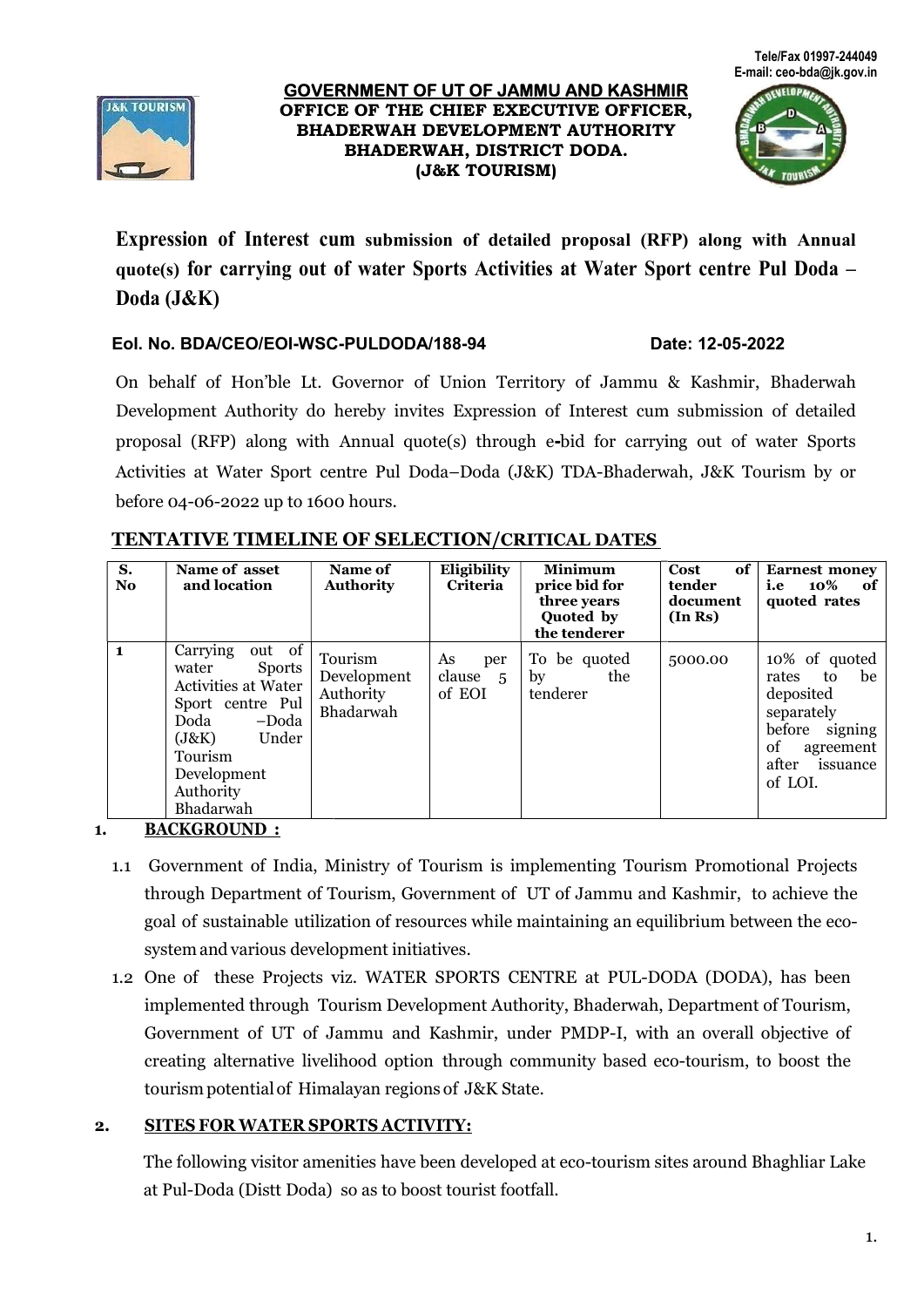|     | <b>Site</b>                     | Visitor amenities developed on site                         |
|-----|---------------------------------|-------------------------------------------------------------|
| No. |                                 |                                                             |
|     | <b>Water Sports Centre-PUL-</b> | Gangway 01 number; Jetties $-$ (120 Sq Mt i.e. 30 mts x 4)  |
|     | <b>DODA- District Doda</b>      | mts, 14 seated boats- 02 numbers, approaching steps upto    |
|     | <b>J&amp;K State</b>            | jetties, Riding Space from Jetties, Security Cabin cum Café |
|     |                                 | shop, site for open restaurant near waiting area, Park /    |
|     |                                 | Garden, Fencing & Illumination along River Chenab,          |
|     |                                 | Pathways, Visitor's / Tourist Sitting area, Parking etc.    |

Water Sports Centre consisting of Civil infrastructure and other amenities as mentioned above, developed / commissioned under PMDP-I of MOT-GOI are proposed to be outsourced for operation by the private/ public cruise operators / adventure tour operators/ hoteliers / other tourism service providers / professional operator(s). The successful agency(ies) shall be permitted to carry out additional Water Sports Activities by installation of additional Water Sports Equipments, as per requirement(s), subject to fulfillment of all the requirements/ experience / license(s) or otherwise for said activity(ies).The technical details/specification of equipments available at site as under:-

|              |                                                                                                                                                                                                                                                                                                                                                                                                     |               | <u> Annexure –A</u>                          |
|--------------|-----------------------------------------------------------------------------------------------------------------------------------------------------------------------------------------------------------------------------------------------------------------------------------------------------------------------------------------------------------------------------------------------------|---------------|----------------------------------------------|
| S.No.        | <b>Type of Equipment</b>                                                                                                                                                                                                                                                                                                                                                                            | <b>Number</b> | Locations of deployment                      |
| $\mathbf{1}$ | Gangway:<br>Material: Marine grade aluminum<br>5052 or equivalent grade of section<br>size 100mm x 100 mmx 6 mm<br>thickness and 88 mm x 88 mm x 5<br>mm thickness.<br>Dimensions:<br>Over all Length: 06 Mts                                                                                                                                                                                       | 01            | Water Sports Centre- Pul-Doda (UT<br>of J&K  |
| $\,2$        | Over all breadth: 1.2 Mts<br><b>Boats: HDPE (High Density Poly</b><br>Ethylene); V shapes Hull-<br>Rotomoulded<br>Dimensions: Length-5.5 mt<br>Width(External Beam) -2.2 mts<br>Width(Internal Beam) -1.8 mts<br>Hull Weight(without load)-500 kgs<br>Capacity: 12-14 passengers (1100 kgs)<br>Engine: Minimum 90 HP; 4 stroke<br>Remote OMB<br>Operating Fuel: petrol with portable<br>25 lit tank | 02            | Water Sports Centre- Pul-Doda<br>(UT of J&K) |
| 3            | Floating Jetties: 120 Sqmt-HDPE<br>Module dimension: Each cube 50<br>cm x 50 cm x 40 cm<br>Wt: $9 \text{ kgs} (+5%)$<br>Load bearing Capacity: 350 kgs/sqmt<br>Lug thickness: $23$ mm $+5\%$<br>Interlocked - 3 dimensionally; Anti<br>skid top surface, provided by OEM                                                                                                                            | 120 Sqmts     | Water Sports Centre- Pul-Doda<br>(UT of J&K) |

The above described equipment / activities shall be outsourced only on "right to use" basis for the period co-terminus with the License Agreement and shall be used only for the purpose of providing recreational, adventure and amusement activities to the tourists and not for any other purpose.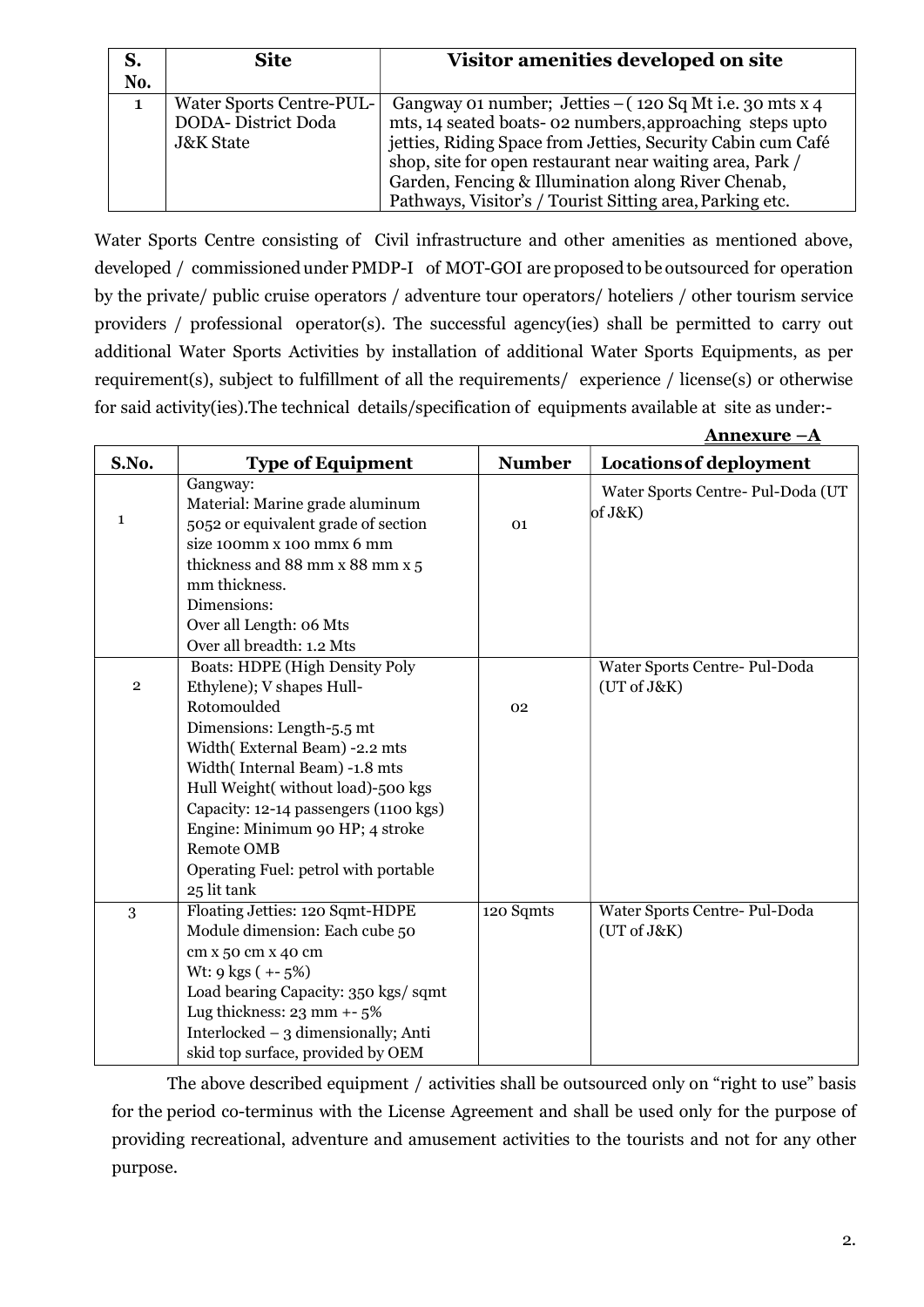# 3. SCOPE & OBJECTIVES

Expression of Interest (EOI) cum RFP through e-bidding is invited from cruise operators / adventure tour operators/ other tourism service providers to operate/ carry out water sports / tourism related activities within the identified locations, maintain, share & transfer mode on a 03 years lease/License basis, "whereas-wherein basis". The operator is supposed to operate/to carry out the above said activities as per agreed terms and conditions, only on "right to use" basis for the period co-terminus with the License Agreement and shall be used only for the above purpose to the tourists and not for any other purpose.

# 4. TENTATIVE TIMELINE OF SELECTION :

| <b>Publication for submission of EOI</b>                                                                           | $12 - 05 - 2022$                |
|--------------------------------------------------------------------------------------------------------------------|---------------------------------|
| Pre-EOI meeting with prospective bidders in the 23-05-2022 at 1:30PM<br>meeting hall Directorate of Tourism Jammu. |                                 |
| Last date for the submission of Expression of interest                                                             | $ 04-06-2022 $ up to 4:00<br>PM |
| <b>Opening of EoI cum RFP/quotes</b>                                                                               | 06-06-2022 at 1:00 PM           |

### 5. CRITERIA FOR EVALUATION:

The applicants must fulfill the following criteria:

| $\mathbf 1$  | <b>Technical Capability</b>                                                                              | <b>Minimum Qualification</b><br>requirement                                                                       | <b>Remarks</b>                                                                                    |
|--------------|----------------------------------------------------------------------------------------------------------|-------------------------------------------------------------------------------------------------------------------|---------------------------------------------------------------------------------------------------|
| 1.1          | Operation of water sport<br>activities fully functional<br>for at least one year in last<br>three years. | Minimum of 1 similar<br>projects in last 3 years                                                                  | Performance certificate from<br>client to be furnished/proof of<br>owning/operating such boating. |
| 1.2          | <b>Technical manpower</b><br>available/ deployed with<br>experience/valid<br>qualification               | Minimum of 3 personnel<br>each of category:<br>i) operator Rescue Boats/<br>Boats and ii) rescue<br><b>Divers</b> | Technical personal to handle<br>each sports activity functional<br>(NIWS certified)               |
| $\mathbf{2}$ | <b>Financial Capability</b>                                                                              |                                                                                                                   |                                                                                                   |
| 2.1          | Net worth as on 31.3.2022.                                                                               | Minimum 50 Lakhs                                                                                                  | Proof of Documents certified<br>by Chartered Accountant                                           |
| 2.2          | <b>Average Annual Turnover</b><br>from similar operation,<br>since last three years                      | Minimum 50 Lakhs                                                                                                  | Proof of Documents certified<br>by Chartered accountant                                           |

### 6. OBLIGATION OF OPERATOR

- 6.1To operate, maintain and manage the Infrastructure, Gangway, Jetties and Boats and other allied structures, including civil structures upto the satisfaction of CEO- TDA Bhaderwah or any other officer(s)/ committee nominated/ constituted, thereof, by CEO-TDA Bhaderwah, for the purpose of quality control / to monitor the working of project in the interest of Tourism Promotion .
- 6.2To maintain safety standard of international level including insurance cover of the tourist, project assets & crew.
- 6.3 To pay Tourism Development Authority Bhaderwah- Doda (J&K Tourism) an annual royalty at the rate(s) quoted and approved / prescribed and transfer the project assets in the same conditions as on the date of taken over, in fully functional / operational condition after completion of lease period.
- 6.4To meet all the statutory obligations required for operating, maintaining & managing the above equipments and Infrastructure.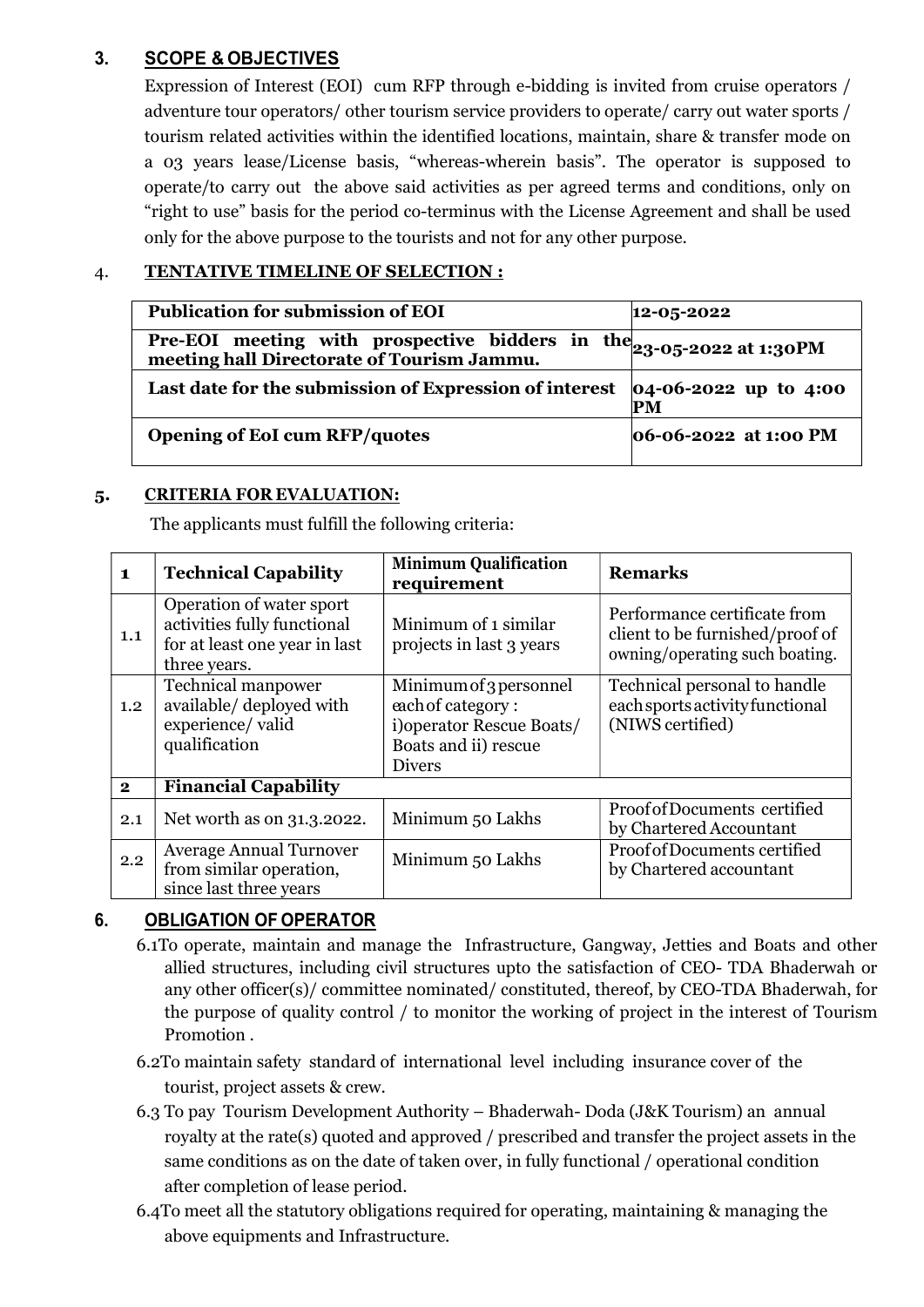- 6.5To take responsibility for satisfactory on-board solid waste management as per the applicable norms of respective authority.
- 6.6To perform Jetties and boat maintenance/cleaning above the waterline in such a way that no debris falls into the water body.
- 6.7Shall operate the services / activities within 3 months from the handing over of the site. 6.8To engage at least 2/3 of the manpower from the local community.
- 6.9The operator would be responsible for loss of life and property of the visitors during the service, activities or otherwise offered by the operator and Tourism Development Authority, Bhaderwah or Department of Tourism, in no way shall be responsible for any loss/ death/ injury/ theft or otherwise.

#### 7. EVALUATION PROCESS

- 7.1 The EOI does not constitute a solicitation. Employer i.e. Tourism Development Authority, Bhaderwah (Department Of Tourism), J&K, reserves the right to change or cancel the requirements at any time during the EOI and/or solicitation process. Thus, submitting a reply to an EOI does not automatically guarantee that the firm will be considered for receipt of the solicitation when issued.
- 7.2 Upon receipt of the expression of interest through e-bidding on jkportal i.e www.jktenders.gov.in; evaluation based on the background and capacity of the parties will be conducted to shortlist the firms as per process listed, by the Provincial Level Outsourcing Committee.
- 7.3 Only shortlisted parties will be eligible for opening of their Request for Proposal/ Royalty rates quoted.
- 7.4 Prospective bidder(s) may visit the site to survey the proposed location and attend pre-bid meeting for a detailed discussions & suggestions. However; the Chief Executive Officer, Tourism Development Authority Bhadarwah shall have right to accept or reject in toto/partially (or) otherwise, the suggestions received in written only during pre-bid meeting and may issue corrigendum accordingly. The corrigendum issued, if any thereof, after pre bid meeting with the prospective bidders/stakeholders shall be a part of EOI/RFP i.e the tender document & accordingly prospective bidders shall need to adhere to final terms and conditions, if any, inclusive of corrigendum.
	- 7.4.1 Bidder should take into account any corrigendum published on jk-portal i.e www.jktenders for in and Tourism Development Authority Bhadarwah website www.bhadarwahheavens.com before submitting/uploading the bid.
- 7.5 RFP/ Rates shall be opened only of technically qualified prospective bidders and other(s) shall have no right to continue his /her participation in the said bidding process.
- 7.6 All queries and clarifications shall be directed to: Chief Executive Officer, Tourism Development Authority, Bhaderwah (BDA) Tourist Reception Centre (TRC) Sarna Bhaderwah- District Doda, Jammu & Kashmir, India.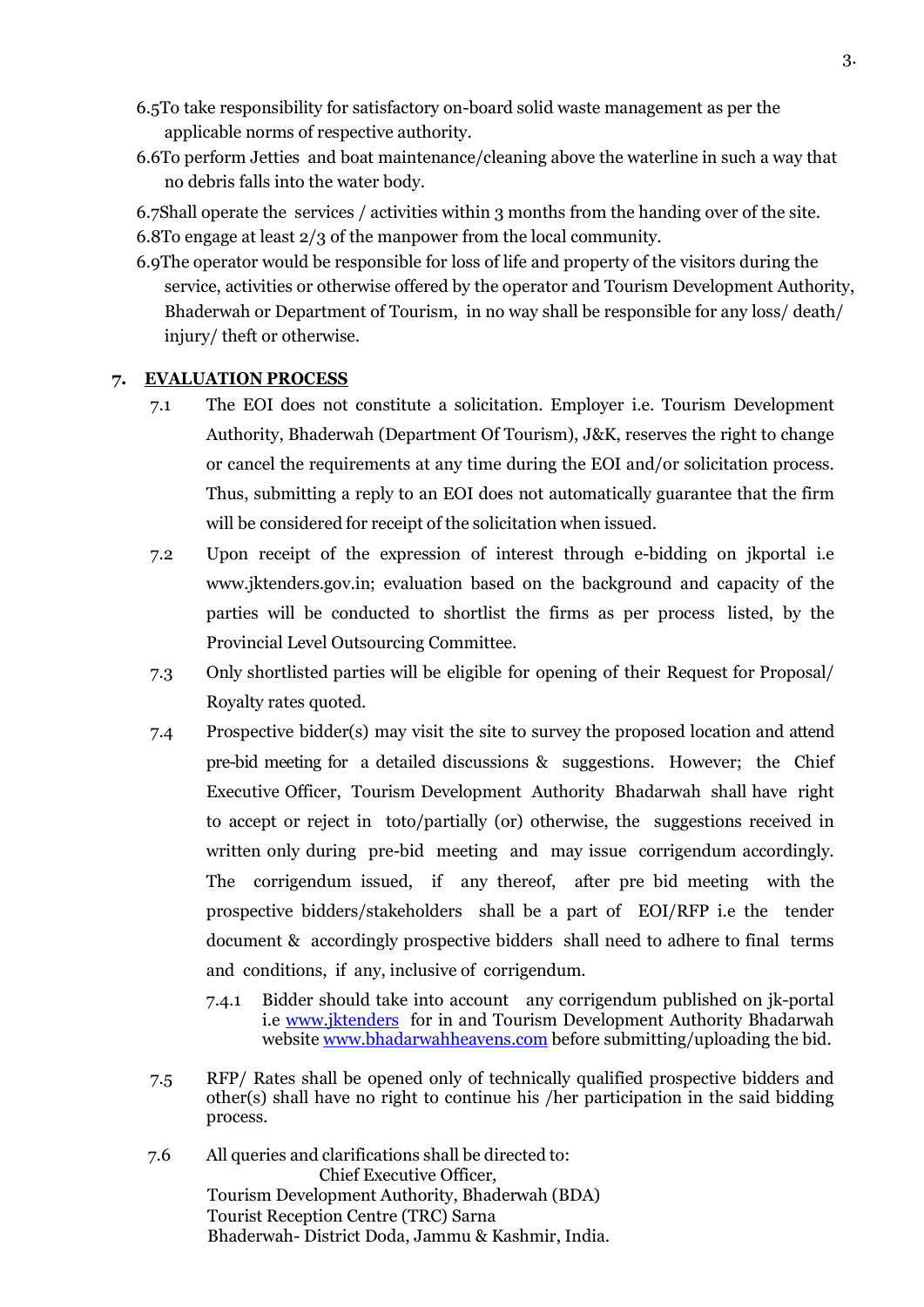#### 8. CONCESSION PERIOD

The period of lease shall be only for 03 years, after which fresh EOI/RFP shall be invited through normal e-bidding process. Further, if the performance of the operator is found not to be satisfactory, Tourism Development Authority- Bhaderwah (BDA); Department of Tourism, UT of J&K would be at liberty to rescind the contract with one month prior notice and incase, the operator/ licensee fails to handover the assets within specified period amicably, CEO-TDA Bhaderwah shall have right to takeover the project including all assets without any further notice.

### 9. CONCESSION FEE

- 9.1. The selected Operator shall be required to pay a fixed annual Royalty at the rate(s) quoted and approved, as H1 bidder, to Tourism Development Authority- Bhaderwah, before the initiation of contract (before signing of agreement) in toto, which shall be quoted by the bidder in its financial bid along with detailed proposal i.e. RFP.
- 9.2. The rates shall have to be quoted for payment of Annual Royalty for first year only and shall be increased by 10% annually on compounded basis, which shall have to be remitted by (or) before the completion of 12 months and fresh agreement shall need to signed. In case of any default, action(s) under clause "11" shall be effective.

#### 10. EMD/SECURITY DEPOSIT

The successful bidder shall need to remit/submit the security deposit equivalent to 10% of the quoted/bidded rate in shape of FDR/CDR pledged in favour of Chief Executive Officer, Tourism Development Authority, Bhadarwah initially for a minimum period of 12 months which shall need to be extended timely on annual basis co-terminus with the licensor agreement. However licensee may pledge the security deposit for a period up to 36 months with in such cases, shall need to be extended if extension is permitted by the authority.

#### 11. COMPOSITION OF EOI

12.1 Letter of Application indicating:

Name, title address and telephone number of the Principal who will serve as the Contact for this project. The Principal must have been empowered to sign the Legal Agreement with TDA- Bhaderwah and make decisions for the firm on contractual matters.

- 12.2 Details of the individual, firm, company or consortium, including company profile, Expertise and resource capacity.
- 12.3 Documents providing proof of experience in operating projects of similar size and complexity including:
	- 12.3.1. Total monetary value of similar projects undertaken for each of the last 3 year
	- 12.3.2. Performance in projects of a similar nature and size for each of the last 3 year , and details of activities under way or contractually committed, and clients who may be contacted for further information ( Certificate issued by employer(s) be furnished.)
- 12.4 Following documents providing proof of financial capacity to undertake the project, but not limited to: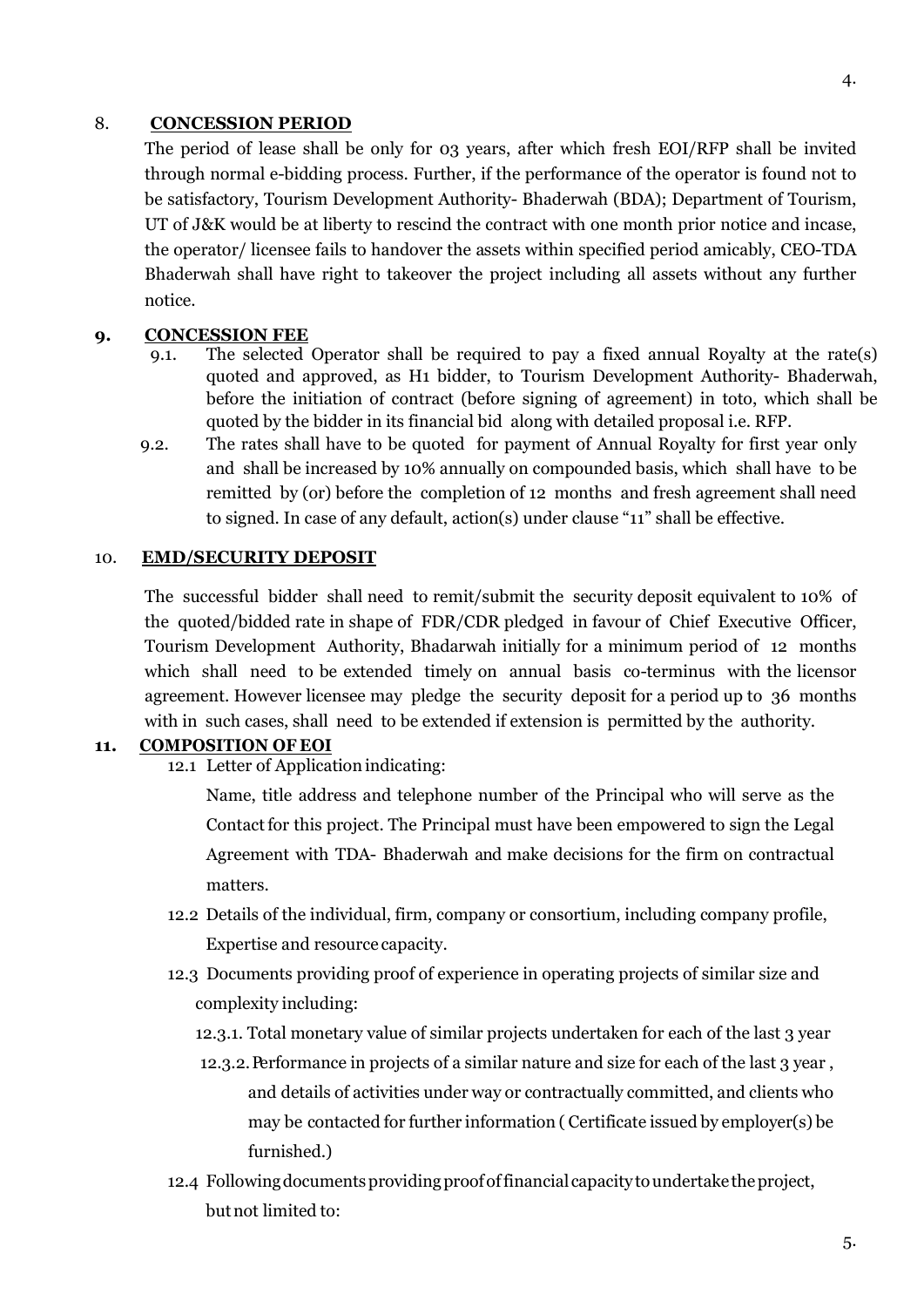- 12.4.1 Evidence of adequacy of working capital for this Project (Availability of financial resources).
- 12.5 A broad business model/s for the project.
- 12.6 The Following Forms attached to this call for EOI are to be fully completed:

| $(a)$ . Form $1$ : | <b>General Information</b> |
|--------------------|----------------------------|
| $(b)$ . Form 2:    | Financial Data             |
| I. Form $3:$       | <b>Ongoing Contracts</b>   |
| $(d)$ . Form 4 :   | joint Venture Data         |

- 12.7 If the project is taken by a Joint Venture partnership; A letter of intent jointly signed by Senior Partners/CEOs of all firms, as part of their EOI submission. The Letter of Intent is to include the following:
	- 12.7.1. Undertaking that the firms will be working as a Joint Venture for the purposes of the project.
	- 12.7.2. Specialties/ areas of work that each individual firm will be responsible for.

 12.8 Each firm in the Joint Venture is fully and equally responsible for the quality and timelines of deliverables and the quality control of all aspects of the project including the up-keeping of 1 ease assets.

12.9 Declaration for No Conflict of Interest signed by the Principles of all firms in the Joint Venture.

# 13. SUBMISSION OF EXPRESSIONS OF INTEREST

 $\overline{\phantom{a}}$  . The contract of the contract of the contract of the contract of the contract of the contract of the contract of the contract of the contract of the contract of the contract of the contract of the contract of

Submissions of EOI and RFP along with Rate quoted, as hard copy, for Qualified bidder only shall be marked as " Expression of Interest for operation of "Water Sports Centre at Pul- Doda **J&K**" to be delivered to the address below by not later than 07 days from the date of decision regarding the approved / Hi bidder, for record and reference only, and addressed as follows:

> Chief Executive Officer, Tourism Development Authority, Bhaderwah (BDA) Tourist Reception Centre (TRC) Sarna Bhaderwah- District Doda, Jammu & Kashmir, India For any query: mail- : ceo-bda@jk.gov.in

### 14. DECLARATION OF THE TENDERER(ONLY FOR SUCCESSFUL BIDDER)

- 14.1 I/we have fully understand the above terms and conditions of tender (EOI/RFP) as well as special terms and conditions attached with the tender which are /have been return here with duly signed by me/us have been accepted the same in toto and i/we have made my/our offer keeping in view these terms and conditions. Besides agreement the successful bidder shall need to sign & submit the declaration immediately i.e on stamp paper of Rs 100/- duly sworn before 1st class Judicial Magistrate
- 14.2 Total amount may payable by me /us against the quoted rates/royalty for me/us is Rs
- 14.3 Aforesaid amount of earnest money/security deposit is enclosed by me/us with this agreement in the form of FDR/CDR bearing No dated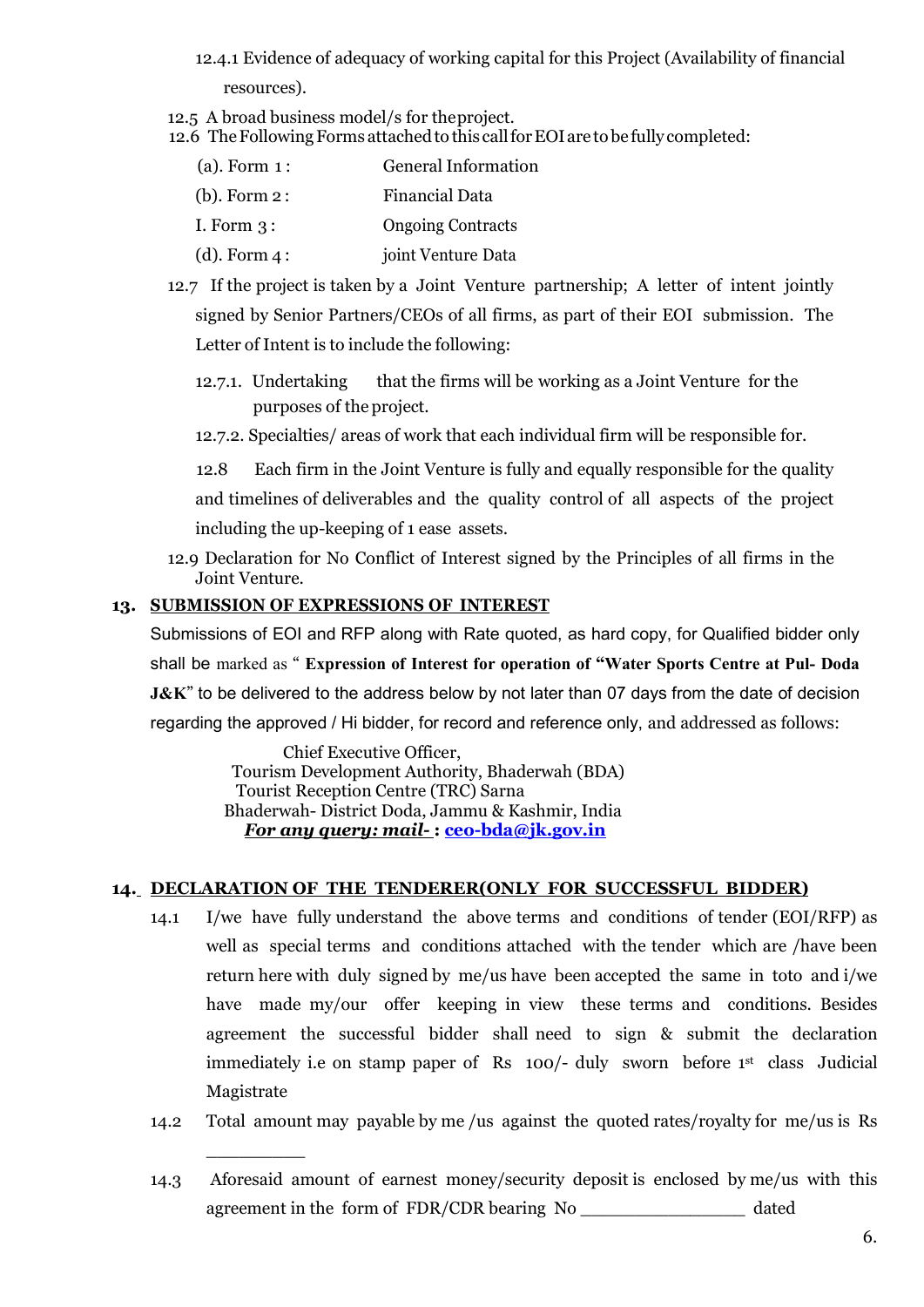of issuing bank \_\_\_\_\_\_\_\_\_\_\_\_\_\_\_\_\_ payable at Bhadarwah/Doda in favour of Chief executive officer, Tourism Development Authority, Bhadarwah. Signature of bidders. Status :Owner/Proprietor/Authorized agent/person Name of tendering firm under joint venture : \_\_\_\_\_\_\_\_\_\_\_\_\_\_\_\_\_\_\_\_\_\_\_\_ Address of the firm  $\qquad \qquad :$ Telephone No if any.  $\vdots$ Name of out bank. : Jammu and Kashmir Bank.

Tourism Development Authority Account No : 0030010200014389

# 15. TERMINATION/BREACH OF CONTRACT.

15.1 In the event of tender, tenderers fails to fulfill any of the tender, EOI obligation, being final and binding on the tenderer, Tourism Development Authority Bhadarwah shall have full liberty to cancel the license/contract with immediate effect as on that date, in such case, the security deposit/CDR/ FDR shall stands forfeited.

### 16. TENDER VALIDITY

- 16.1 The tender (EOI/RFP) shall remain valid for a period of 120 days. Commencing from opening of EOI/RFP.
- 16.2 By submitting the tenders (EOI/RFP) and in consideration of Tourism Development Authority Bhadarwah agree to evaluate the tender, the tenderer agrees not to amend or withdraw its tender before the expiry of period, contemplated by clause 15.1 above.

### 17. CONFLICT OF INTEREST

Disputes if any arises and could not be resolved mutually, the matter shall be referred to the Secretary to Govt; Tourism Department, J&K Govt; Civil Secretariat, Jammu/Srinagar or an officer nominated by him for arbitration. The decision of the Arbitrator as above shall be final & binding on both the parties to the contract.

 $Sd$ - $Sd$ -I/c Water Sports Center Pul Doda Chief Executive Officer

Junior Engineer (Navdeep Wazir) JKAS Tourism Development Authority Bhadarwah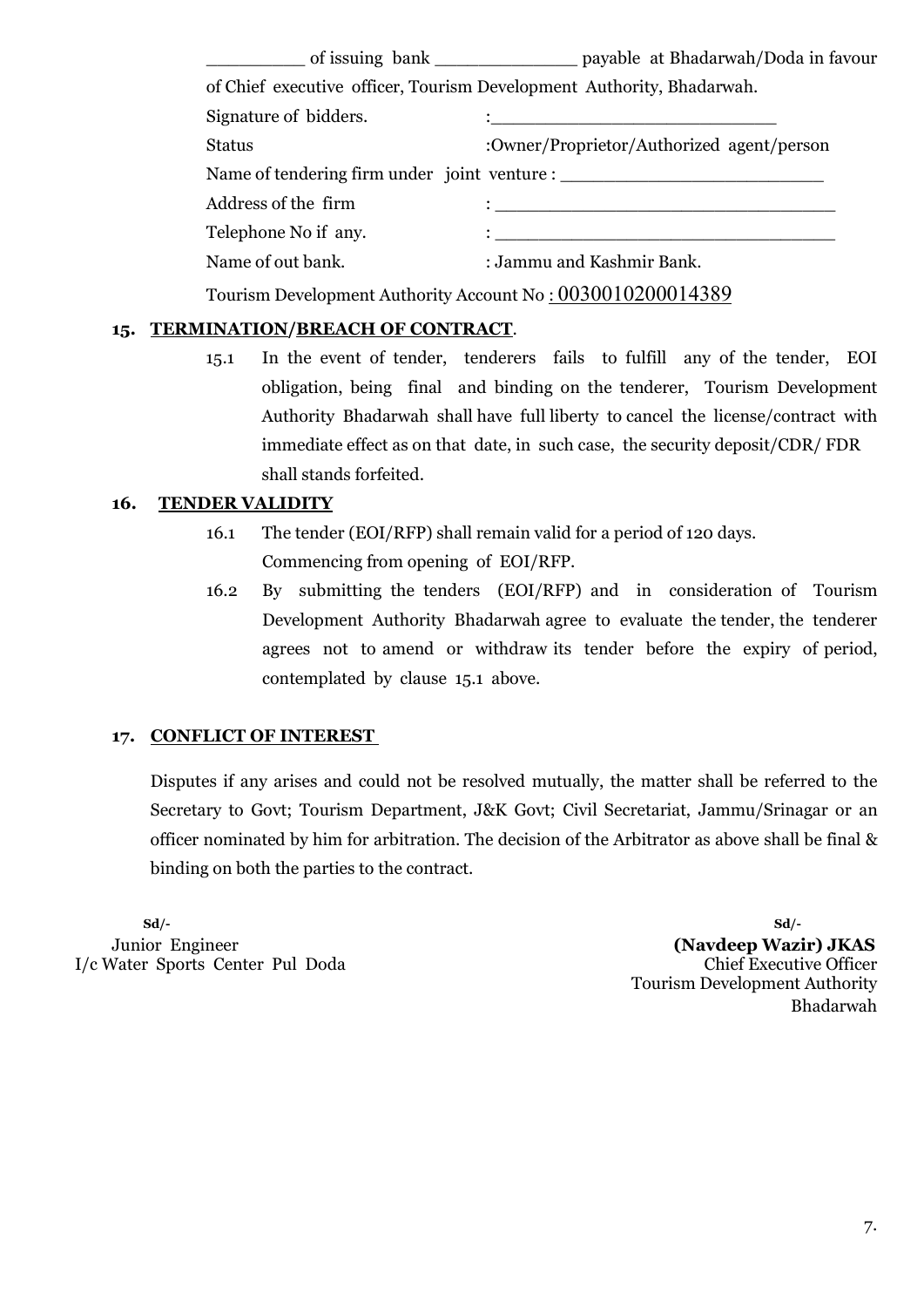# Form 1: General Information

(Note: A joint Venture Proposal must contain a full set of forms for each Joint Venture Partner)

| Company Name:           |                         |
|-------------------------|-------------------------|
|                         |                         |
| a. Head office          |                         |
| <b>Address</b>          |                         |
|                         |                         |
| Telephone Number        | <b>Facsimile Number</b> |
| <b>E-Mail Address</b>   |                         |
|                         |                         |
| b. Regional office      |                         |
| Address (if any):       |                         |
|                         |                         |
| Telephone Number        | <b>Facsimile Number</b> |
|                         |                         |
| E-Mail Address          |                         |
|                         |                         |
| 1. Local office         |                         |
| Address (if any):       |                         |
| Telephone Number        | <b>Facsimile Number</b> |
|                         |                         |
| E-Mail Address          |                         |
|                         |                         |
| <b>Country and year</b> |                         |
| Incorporated:           |                         |
|                         |                         |
| <b>Main lines of</b>    |                         |
| <b>Business:</b>        |                         |
| 1.<br>2.                | Since:<br>Since:        |
| 3.                      | Since:                  |
| $\boldsymbol{4}$        | Since:                  |
| 5.                      | Since:                  |
| 6.                      | Since:                  |
|                         |                         |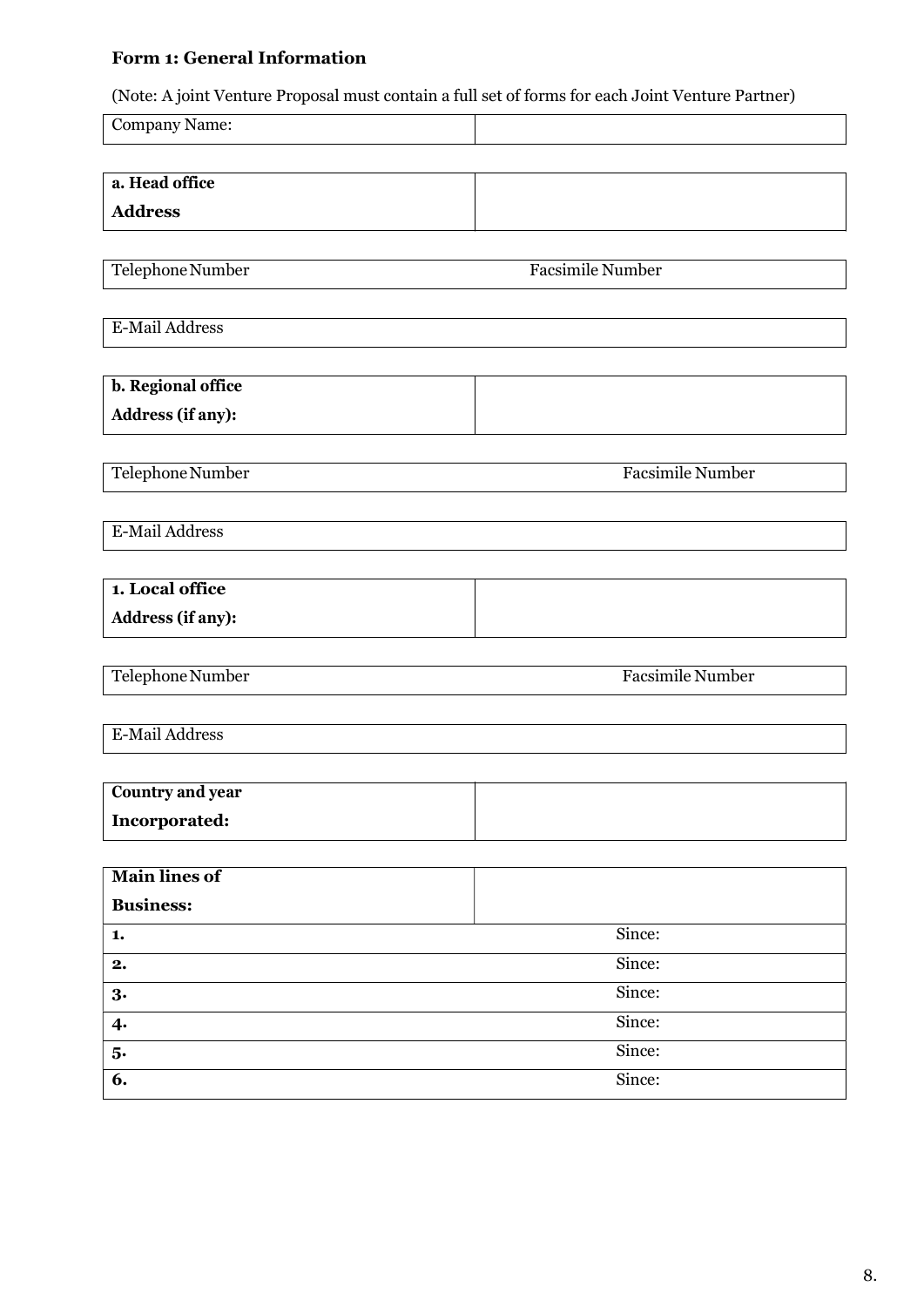# Form 2: Financial Data

1. Summary of assets and liabilities on basis of the audited financial statement of the last three financial years.

Please provide copies of the audited financial statements of the last three financial years.

# Form 3: Ongoing Contracts

| Name of<br>Contract | Value in INR | Name of<br>Owner | Completed<br>period of<br>operation in<br>months | Scheduled<br>Completion<br>Date of Lease |
|---------------------|--------------|------------------|--------------------------------------------------|------------------------------------------|
|                     |              |                  |                                                  |                                          |
|                     |              |                  |                                                  |                                          |
|                     |              |                  |                                                  |                                          |
|                     |              |                  |                                                  |                                          |
|                     |              |                  |                                                  |                                          |
|                     |              |                  |                                                  |                                          |

# Form 4: Joint Venture Data

| 1. Name of Joint Venture Partnership:      |
|--------------------------------------------|
| 2. Head Office Address:                    |
| 3. Local / Regional Address (if any):      |
| 4. Name of Joint Venture Partners:         |
| 5. Name (s) of Lead Joint Venture Partner: |
| 6. Joint Venture Agreement:                |